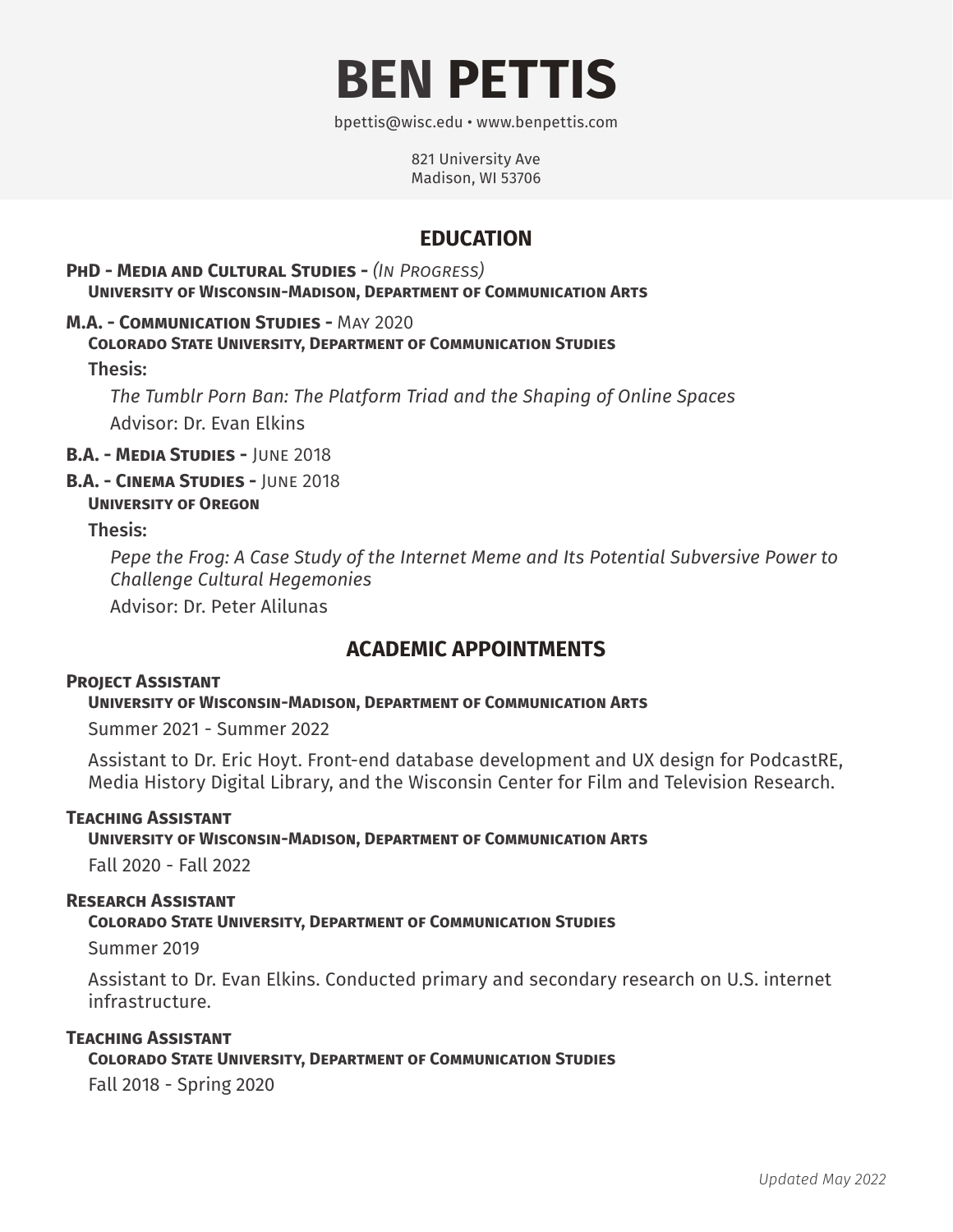## **PUBLICATIONS**

#### **Journal Articles**

Pettis, Ben T. "Know Your Meme and the Homogenization of Web History." Internet Histories. August 2021. https://doi.org/10.1080/24701475.2021.1968657.

#### **Book Reviews**

- Pettis, Ben T. "The New Laws of Love: Online Dating and the Privitization of Intimacy: By Marie Bergström." *Internet Histories,* May 2022. https://doi.org/10.1080/24701475.2022.2075156
- Pettis, Ben T. "The Costs of Connection: How Data Is Colonizing Human Life and Appropriating It for Capitalism: By Nick Couldry and Ulises Ali Mejias." *Critical Studies in Media Communication*, February 2020. https://doi.org/10.1080/15295036.2020.1718835.

## **CONFERENCE PRESENTATIONS**

"Capturing reCAPTCHA: Preserving Ephemeral Web Interactions." DH Unbound. May 2022.

- "The Next Generation of Podcasting Has [Not] Arrived: The Potential and Failure of the Video Podcast." Society for Cinema and Media Studies Annual Conference. March 2022.
- "Know Your Meme and the Homogenization of Web HIstory." Association of Internet Researchers Annual Conference. October 2021.
- "From Deep-Fried Memes to 'It Needs more JPEG': Image Degradation and the Material Traces of Copying." Society for Cinema and Media Studies Annual Conference. March 2021.
- "'A Better, More Positive Tumblr:' Regulating Obscenity and Defining Community Standards on Social Media Platforms." Society for Cinema and Media Studies Annual Conference. Denver, CO. April 2020. (Conference cancelled due to COVID-19)
- "Finstas, Young Adults, and Stardom: The Construction and Presentation of Identities on Instagram." National Communication Association Annual Convention. Baltimore, MA. November 2019. **Top Paper Award, Master's Education Section**
- "The Tumblr Porn Ban: Power Imbalances of Corporate Personhood." Poster presented at: 2019 CSU Graduate Student Showcase. Fort Collins, CO. November 2019.
- "Pepe the Frog and Drake Approves: Variances in the Exploitability of Meme Genres." Society for Cinema and Media Studies Annual Conference. Seattle, WA. March 2019.
- "Pepe the Frog: A Case Study in 'Meme Magic.'" What is Universe? Communication, Complexity, Coherence. University of Oregon, Portland, OR. April 2018.

# **TEACHING**

### **University of Wisconsin-Madison**

**INTRO TO DIGITAL MEDIA PRODUCTION (CA 155)** 

Fall 2021, Spring 2022, Fall 2022.

Teaching Assistant.

Organized separate lab sections and provided guidance and instruction on photography, print design, website coding, audio, and video projects.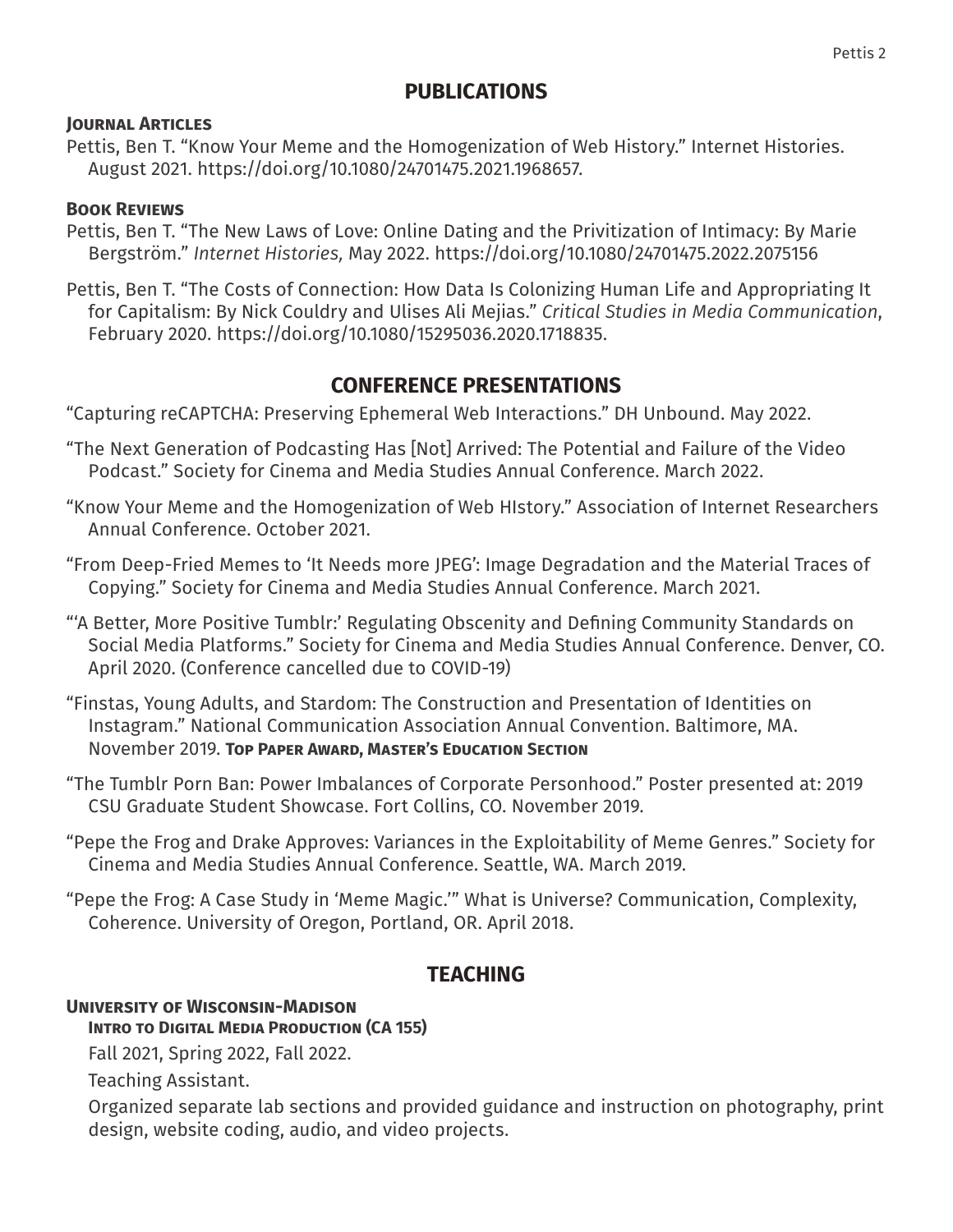#### **Survey of Contemporary Media (CA 250)**

Fall 2020, Spring 2021.

Teaching Assistant.

Class was structured as an online course with asynchronous lecture and synchronous discussion sections

## **Colorado State University**

### **Public Speaking (SPCM 200)**

Fall 2018, Spring 2019, Fall 2019, Spring 2020\*. Graduate Teaching Assistant (Instructor of Record)

### **INTO Pathways (SPCM 200)**

Fall 2019, Spring 2020\*.

Taught multiple sections of SPCM 200 with seats reserved for students enrolled in CSU's INTO Pathways program. This program provides opportunities for undergraduate and graduate level international students to improve their English and academic performance during their first semesters at an American university.

\*Half of the Spring 2020 semester was taught online due to COVID-19.

### **AWARDS**

#### **Helen K. Herman Memorial Fund Scholarship**

#### **University of Wisconsin-Madison - Department of Communication Arts**

Spring 2021

### **Top Paper Award**

**National Communication Association**

**Master's Education Section**

November 2019

### **Gordon F. Hostettler Award**

### **Colorado State University - Department of Communication Studies**

Fall 2019

\$1,000 scholarship

### **Outstanding Media Studies Student award**

**University of Oregon - School of Journalism and Communication**

2017, 2018

### **Merchant Ivory Essay Award**

### **University of Oregon - Department of Cinema Studies**

"Stephen Colbert–New Character, But Unchanged Ideology." Honorable Mention, Spring 2017.

*"Four Days in September*–Barreto's Perfect Balance of Imperfect Cinema." Honorable Mention, Spring 2016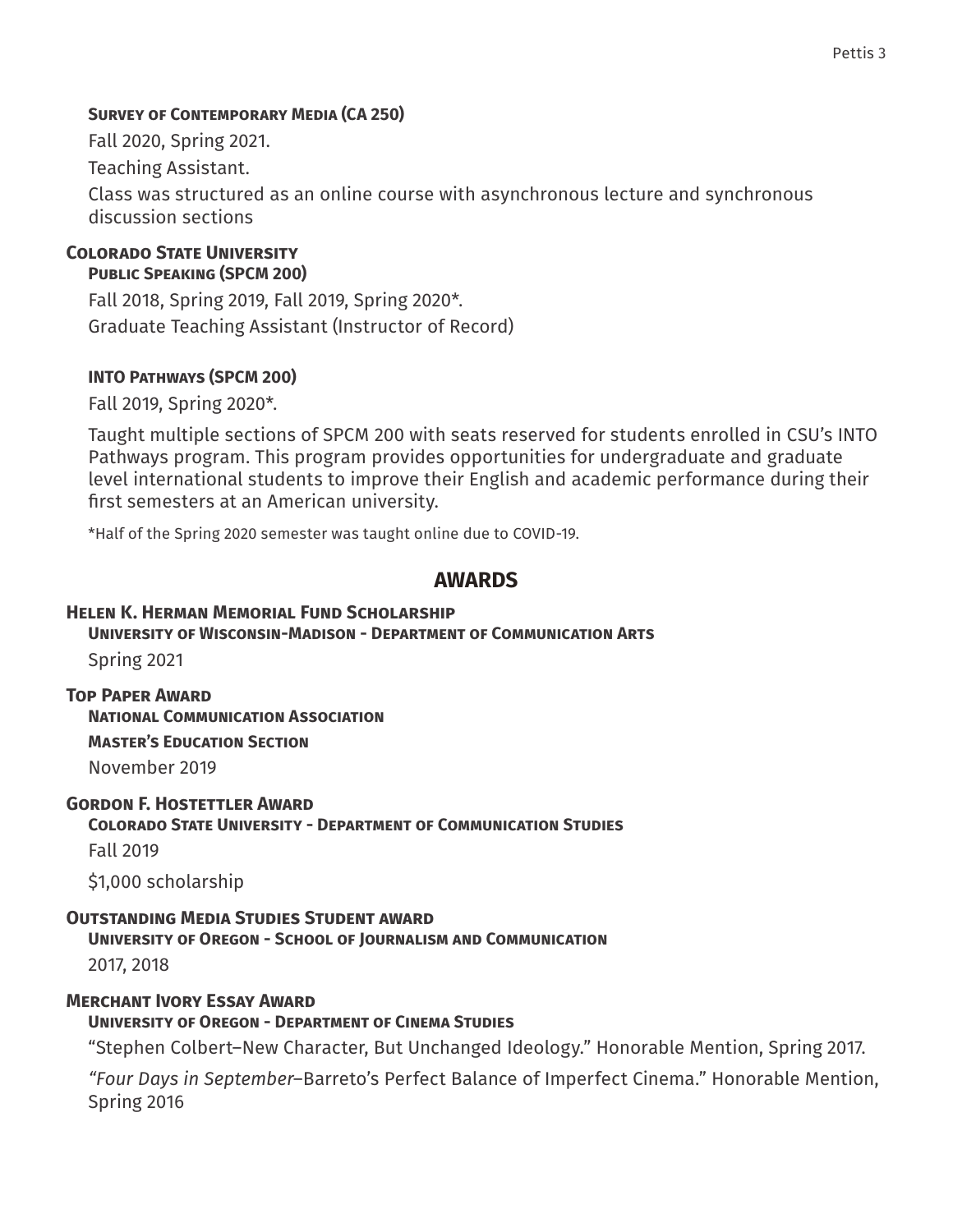### **SERVICE**

## **Graduate Student Organization Representative**

**University of Wisconin-Madison**

#### **Department of Communication Arts**

2022-2023

Served as liason between graduate students and the faculty, providing regular updates and communication for department news and events.

#### **ACT Human Rights Film Festival Programming Committee Colorado State University**

## **Department of Communication Studies**

2019–2020

Screened and recommended films for the annual ACT Human Rights Film Festival.

# **ADDITIONAL WORK EXPERIENCE**

### **University of Oregon, Sustainable Cities Initiative (SCI)**

### **Sustainable Cities Year Program Report Coordinator**

### **2017-2018**

Organized the work of student report writers for the Sustainable Cities Year Program (SCYP) Communicated with UO Faculty, Students, SCI Staff, and Partner Community representatives to organize and facilitate the SCYP report process.

Reviewed drafts of student reports, and performed edits for organization, clarity, and overall SCI style guidelines.

Ensured that student work was completed and delivered to the partner communities by appropriate deadlines.

### **Denver Area Council, Boy Scouts of America**

## **Camp Director**

### **2016-2017**

Planned and developed a summer camp progam including hiring staff, communication with unit leaders, and coordination with other council employees.

Trained camp staff and provided resources and guidance to support the educational goals of the summer camp program.

Supervised daily operation of the camp, equipment safety, and facility usage.

Directed staff in enforcing camp and council policies and procedures.